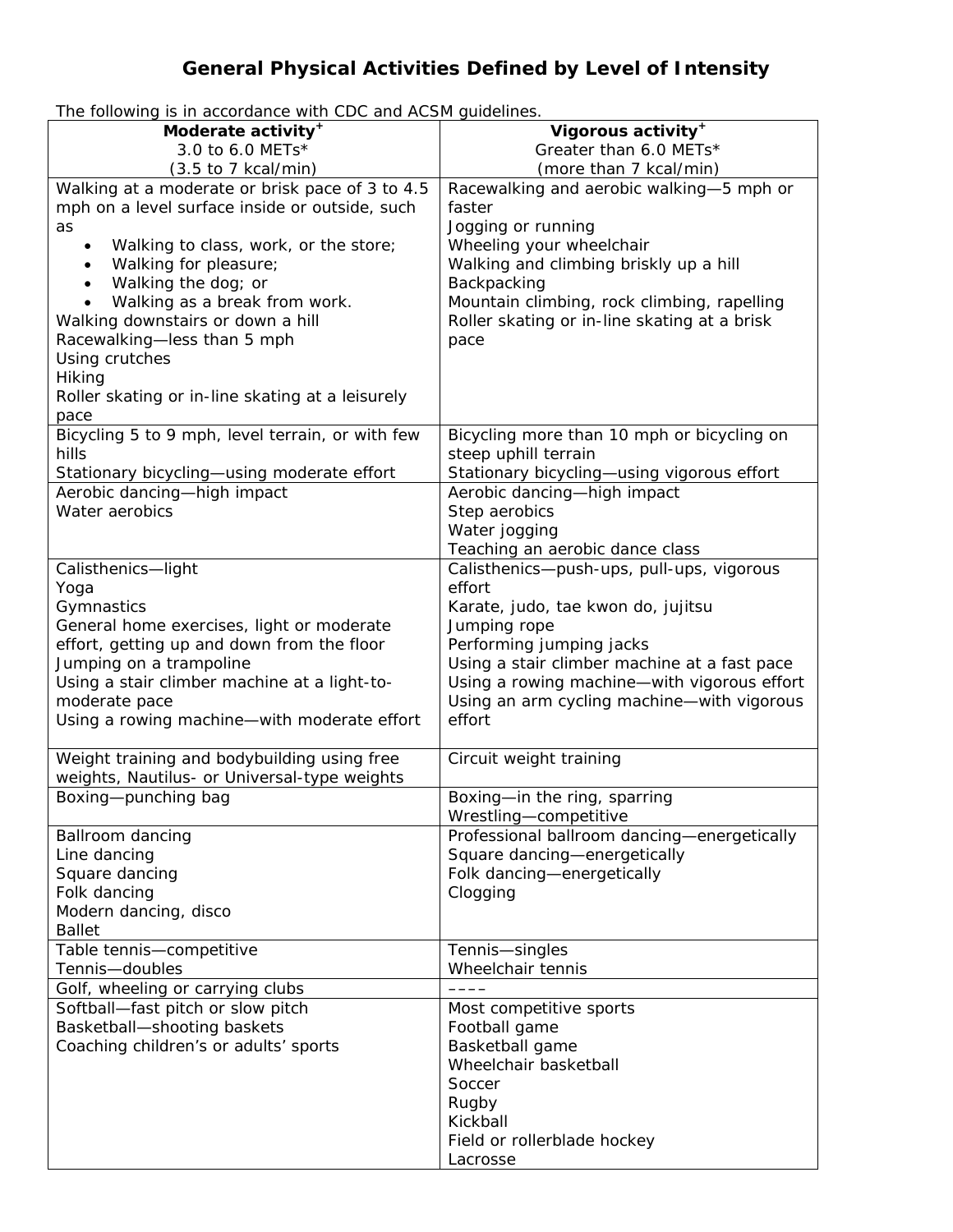| Volleyball-competitive                                             | Beach volleyball-on sand court                                   |
|--------------------------------------------------------------------|------------------------------------------------------------------|
| Playing Frisbee                                                    | Handball-general or team                                         |
| Juggling                                                           | Racquetball                                                      |
| Curling                                                            | Squash                                                           |
| Cricket-batting and bowling                                        |                                                                  |
| Badminton                                                          |                                                                  |
| Archery (nonhunting)                                               |                                                                  |
| Fencing                                                            |                                                                  |
| Downhill skiing-with light effort                                  | Downhill skiing-racing or with vigorous effort                   |
| Ice skating at a leisurely pace (9 mph or less)                    | Ice-skating-fast pace or speedskating                            |
| Snowmobiling                                                       | Cross-country skiing                                             |
| Ice sailing                                                        | Sledding                                                         |
|                                                                    | Tobogganing                                                      |
|                                                                    |                                                                  |
|                                                                    | Playing ice hockey                                               |
| Swimming-recreational                                              | Swimming-steady paced laps                                       |
| Treading water-slowly, moderate effort                             | Synchronized swimming                                            |
| Diving-springboard or platform                                     | Treading water-fast, vigorous effort                             |
| Aquatic aerobics                                                   | Water jogging                                                    |
| Waterskiing                                                        | Water polo                                                       |
| Snorkeling                                                         | Water basketball                                                 |
| Surfing, board or body                                             | Scuba diving                                                     |
| Canoeing or rowing a boat at less than 4 mph                       | Canoeing or rowing-4 or more mph                                 |
| Rafting-whitewater                                                 | Kayaking in whitewater rapids                                    |
| Sailing-recreational or competition                                |                                                                  |
| Paddle boating                                                     |                                                                  |
| Kayaking-on a lake, calm water                                     |                                                                  |
| Washing or waxing a powerboat or the hull of a                     |                                                                  |
| sailboat                                                           |                                                                  |
| Fishing while walking along a riverbank or                         |                                                                  |
| while wading in a stream-wearing waders                            |                                                                  |
| Hunting deer, large or small game                                  |                                                                  |
| Pheasant and grouse hunting                                        |                                                                  |
| Hunting with a bow and arrow or crossbow-                          |                                                                  |
| walking                                                            |                                                                  |
| Horseback riding-general                                           | Horsebackriding-trotting, galloping,                             |
| Saddling or grooming a horse                                       | jumping, or in competition                                       |
|                                                                    | Playing polo                                                     |
| Playing on school playground equipment,                            | Running                                                          |
| moving about, swinging, or climbing                                | Skipping                                                         |
| Playing hopscotch, 4-square, dodgeball, T-ball,                    | Jumping rope                                                     |
| or tetherball                                                      | Performing jumping jacks                                         |
| Skateboarding                                                      | Roller-skating or in-line skating-fast pace                      |
| Roller-skating or in-line skating-leisurely pace                   |                                                                  |
| Playing instruments while actively moving;                         | Playing a heavy musical instrument while                         |
| playing in a marching band; playing guitar or                      | actively running in a marching band                              |
| drums in a rock band                                               |                                                                  |
| Twirling a baton in a marching band                                |                                                                  |
| Singing while actively moving about-as on                          |                                                                  |
| stage or in church                                                 |                                                                  |
| Gardening and yard work: raking the lawn,                          | Gardening and yard work: heavy or rapid                          |
| bagging grass or leaves, digging, hoeing, light                    | shoveling (more than 10 lbs per minute),                         |
| shoveling (less than 10 lbs per minute), or                        | digging ditches, or carrying heavy loads                         |
| weeding while standing or bending                                  | Felling trees, carrying large logs, swinging an                  |
| Planting trees, trimming shrubs and trees,                         | ax, hand-splitting logs, or climbing and                         |
|                                                                    | trimming trees                                                   |
| hauling branches, stacking wood                                    |                                                                  |
| Pushing a power lawn mower or tiller                               | Pushing a nonmotorized lawn mower                                |
| Shoveling light snow<br>Moderate housework: scrubbing the floor or | Shoveling heavy snow<br>Heavy housework: moving or pushing heavy |
|                                                                    |                                                                  |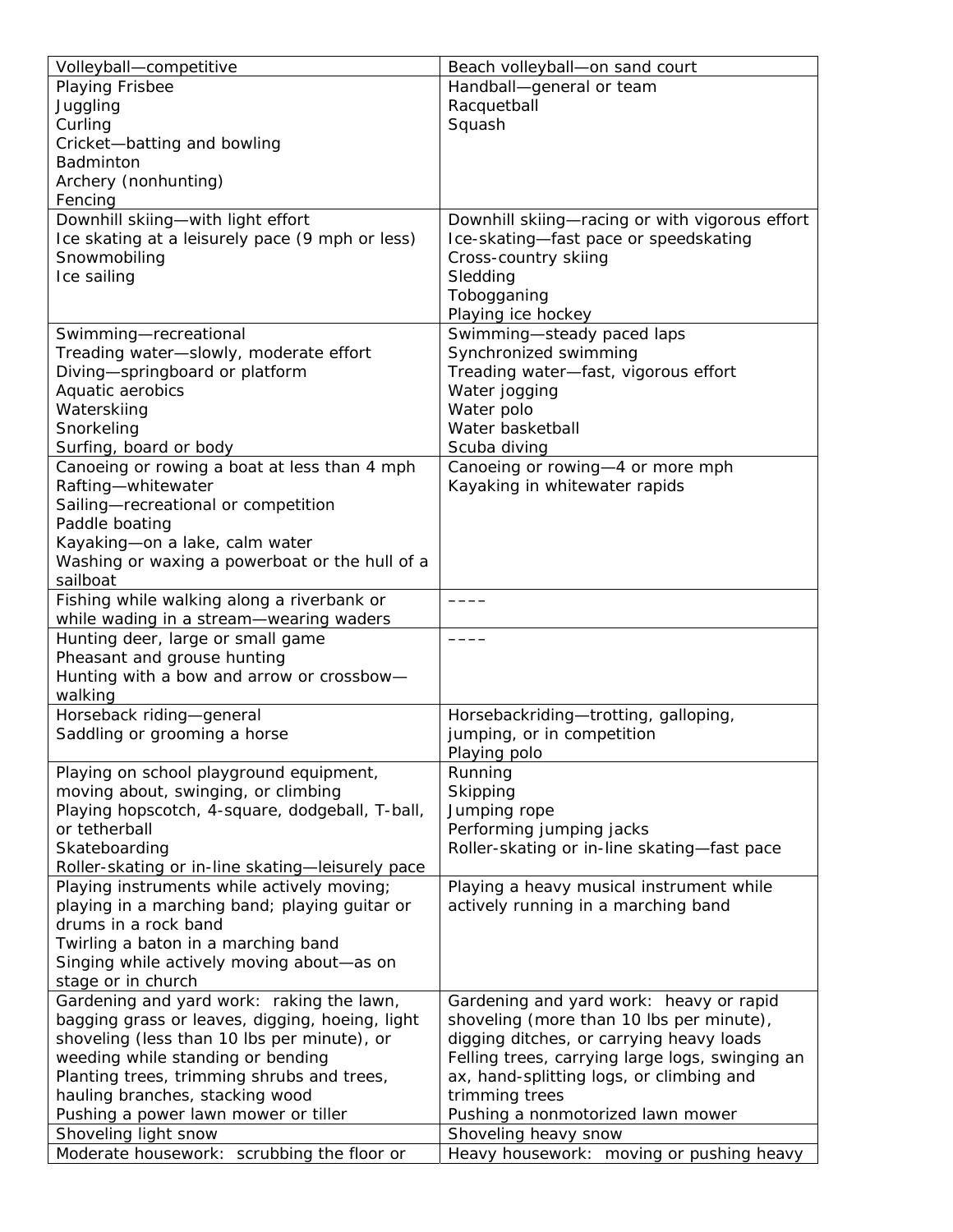| bathtub while on hands and knees, hanging<br>laundry on a clothesline, sweeping an outdoor<br>area, cleaning out the garage, washing<br>windows, moving light furniture, packing or<br>unpacking boxes, walking and putting<br>household items away, carrying out heavy bags<br>of trash or recyclables (e.g., glass,<br>newspapers, and plastics), or carrying water or<br>firewood<br>General household tasks requiring considerable<br>effort                                                                                     | furniture (75 lbs or more), carrying<br>household items weighing 25 lbs or more up<br>a flight or stairs, or shoveling coal into a<br>stove<br>Standing, walking, or walking down a flight of<br>stairs while carrying objects weighing 50 lbs<br>or more                                                                                                                                                                                                                                               |
|--------------------------------------------------------------------------------------------------------------------------------------------------------------------------------------------------------------------------------------------------------------------------------------------------------------------------------------------------------------------------------------------------------------------------------------------------------------------------------------------------------------------------------------|---------------------------------------------------------------------------------------------------------------------------------------------------------------------------------------------------------------------------------------------------------------------------------------------------------------------------------------------------------------------------------------------------------------------------------------------------------------------------------------------------------|
| Putting groceries away—walking and carrying<br>especially large or heavy items less than 50<br>lbs.                                                                                                                                                                                                                                                                                                                                                                                                                                  | Carrying several heavy bags (25 lbs or more)<br>of groceries at one time up a flight of stairs<br>Grocery shopping while carrying young<br>children and pushing a full grocery cart, or<br>pushing two full grocery carts at once                                                                                                                                                                                                                                                                       |
| Actively playing with children-walking,<br>running, or climbing while playing with children<br>Walking while carrying a child weighing less<br>than 50 lbs<br>Walking while pushing or pulling a child in a<br>stroller or an adult in a wheelchair<br>Carrying a child weighing less than 25 lbs up a<br>flight of stairs<br>Child care: handling uncooperative young<br>children (e.g., chasing, dressing, lifting into car<br>seat), or handling several young children at<br>one time<br>Bathing and dressing an adult           | Vigorously playing with children-running<br>longer distances or playing strenuous games<br>with children<br>Racewalking or jogging while pushing a<br>stroller designed for sport use<br>Carrying an adult or a child weighing 25 lbs<br>or more up a flight of stairs<br>Standing or walking while carrying an adult<br>or a child weighing 50 lbs or more                                                                                                                                             |
| Animal care: shoveling grain, feeding farm<br>animals, or grooming animals<br>Playing with or training animals<br>Manually milking cows or hooking cows up to<br>milking machines                                                                                                                                                                                                                                                                                                                                                    | Animal care: forking bales of hay or straw,<br>cleaning a barn or stables, or carrying<br>animals weighing over 50 lbs<br>Handling or carrying heavy animal-related<br>equipment or tack                                                                                                                                                                                                                                                                                                                |
| Home repair: cleaning gutters, caulking,<br>refinishing furniture, sanding floors with a<br>power sander, or laying or removing carpet or<br>tiles<br>General home construction work: roofing,<br>painting inside or outside of the house, wall<br>papering, scraping, plastering, or remodeling                                                                                                                                                                                                                                     | Home repair or construction: very hard<br>physical labor, standing or walking while<br>carrying heavy loads of 50 lbs or more,<br>taking loads of 25 lbs or more up a flight of<br>stairs or ladder (e.g., carrying roofing<br>materials onto the roof), or concrete or<br>masonry work                                                                                                                                                                                                                 |
| Outdoor carpentry, sawing wood with a power<br>saw<br>Automobile bodywork                                                                                                                                                                                                                                                                                                                                                                                                                                                            | Hand-sawing hardwoods<br>Pushing a disabled car                                                                                                                                                                                                                                                                                                                                                                                                                                                         |
| Hand washing and waxing a car                                                                                                                                                                                                                                                                                                                                                                                                                                                                                                        |                                                                                                                                                                                                                                                                                                                                                                                                                                                                                                         |
| ~Occupations that require extended periods of<br>walking, pushing or pulling objects weighing les<br>than 75 lbs, standing while lifting objects<br>weighing less than 50 lbs, or carrying objects<br>of less than 25 lbs up a flight of stairs<br>Tasks frequently requiring moderate effort and<br>considerable use of arms, legs, or occasional<br>total body movements.<br>For example:<br>Briskly walking on a level surface while<br>carrying a suitcase or load weighing up<br>to 50 lbs<br>Maid service or cleaning services | ~Occupations that require extensive periods<br>of running, rapid movement, pushing or<br>pulling objects weighing 75 lbs or more,<br>standing while lifting heavy objects of 50 lbs<br>or more, walking while carrying heavy<br>objects of 25 lbs or more<br>Tasks frequently requiring strenuous effort<br>and extensive total body movements.<br>For example:<br>Running up a flight of stairs while<br>carrying a suitcase or load weighing<br>25 lbs or more<br>Teaching a class or skill requiring |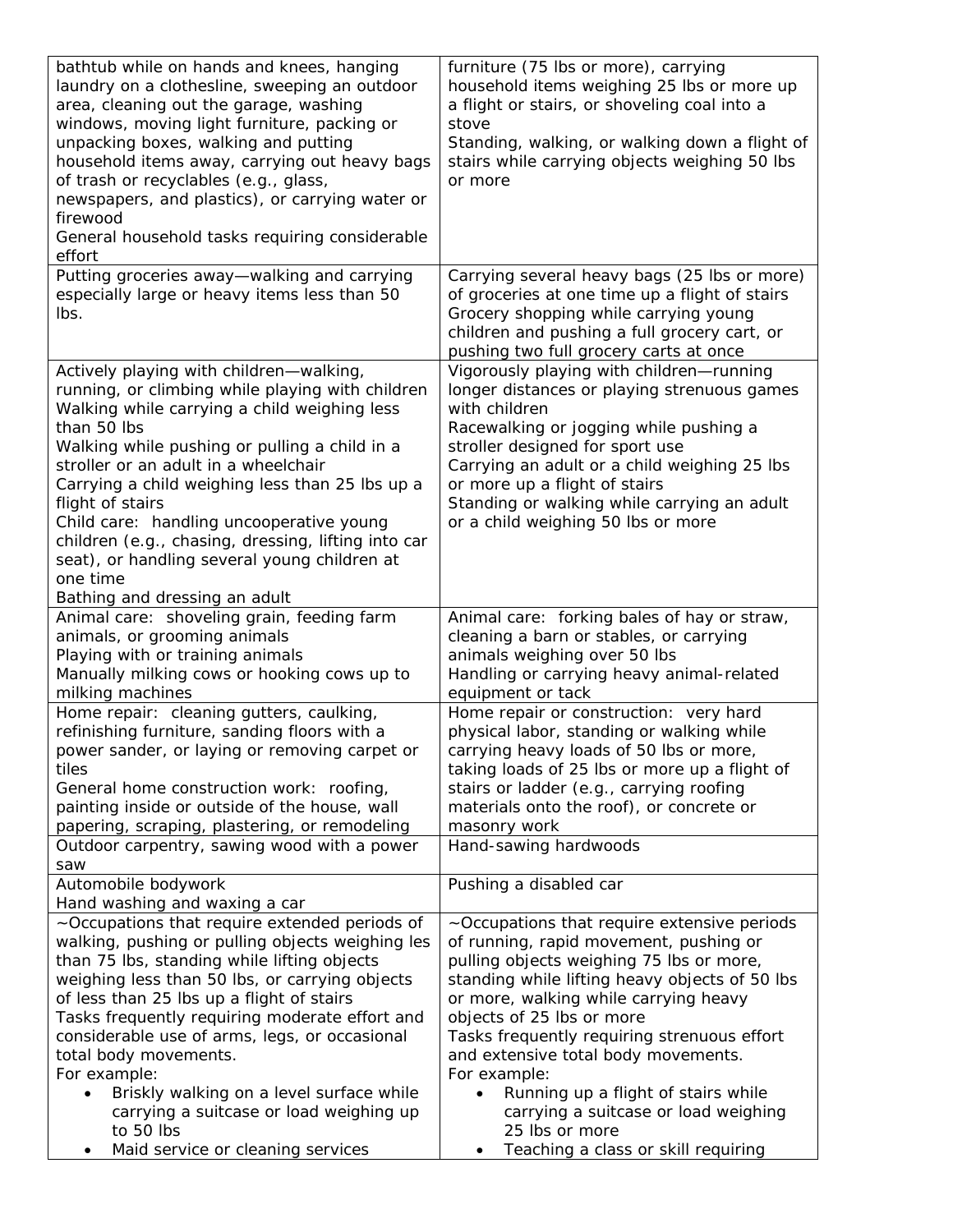| $\bullet$<br>$\bullet$ | Waiting tables or institutional<br>dishwashing<br>Driving or maneuvering heavy vehicles<br>(e.g., semi-truck, school bus, tractor, or<br>harvester)-not fully automated and<br>requiring extensive use of arms and legs<br>Operating heavy power tools (e.g., drills<br>and jackhammers)<br>Many homebuilding tasks (e.g. electrical<br>work, plumbing, carpentry, dry wall,<br>and painting)<br>Farming-feeding and grooming<br>animals, milking cows, shoveling grain;<br>picking fruit from trees, or picking<br>vegetables<br>Packing boxes for shipping or moving | active and strenuous participation,<br>such as aerobics or physical education<br>instructor<br>Firefighting<br>$\bullet$<br>Masonry and heavy construction work<br>Coal mining<br>$\bullet$<br>Manually shoveling or digging ditches<br>Using heavy nonpowered tools<br>$\bullet$<br>Most forestry work<br>$\bullet$<br>Farming-forking straw, baling hay,<br>$\bullet$<br>cleaning barn, or poultry work<br>Moving items professionally<br>$\bullet$<br>Loading and unloading a truck |
|------------------------|------------------------------------------------------------------------------------------------------------------------------------------------------------------------------------------------------------------------------------------------------------------------------------------------------------------------------------------------------------------------------------------------------------------------------------------------------------------------------------------------------------------------------------------------------------------------|----------------------------------------------------------------------------------------------------------------------------------------------------------------------------------------------------------------------------------------------------------------------------------------------------------------------------------------------------------------------------------------------------------------------------------------------------------------------------------------|
|                        |                                                                                                                                                                                                                                                                                                                                                                                                                                                                                                                                                                        |                                                                                                                                                                                                                                                                                                                                                                                                                                                                                        |
|                        |                                                                                                                                                                                                                                                                                                                                                                                                                                                                                                                                                                        |                                                                                                                                                                                                                                                                                                                                                                                                                                                                                        |
|                        |                                                                                                                                                                                                                                                                                                                                                                                                                                                                                                                                                                        |                                                                                                                                                                                                                                                                                                                                                                                                                                                                                        |
|                        | Assembly-line work-tasks requiring                                                                                                                                                                                                                                                                                                                                                                                                                                                                                                                                     |                                                                                                                                                                                                                                                                                                                                                                                                                                                                                        |
|                        | movement of the entire body, arms or                                                                                                                                                                                                                                                                                                                                                                                                                                                                                                                                   |                                                                                                                                                                                                                                                                                                                                                                                                                                                                                        |
|                        | legs with moderate effort                                                                                                                                                                                                                                                                                                                                                                                                                                                                                                                                              |                                                                                                                                                                                                                                                                                                                                                                                                                                                                                        |
| ٠                      | Mail carriers—walking while carrying a<br>mailbag                                                                                                                                                                                                                                                                                                                                                                                                                                                                                                                      |                                                                                                                                                                                                                                                                                                                                                                                                                                                                                        |
| $\bullet$              | Patient care-bathing, dressing, and<br>moving patients or physical therapy                                                                                                                                                                                                                                                                                                                                                                                                                                                                                             |                                                                                                                                                                                                                                                                                                                                                                                                                                                                                        |

**Source:** U.S. Department of Health and Human Services, Public Health Service, Centers for Disease Control and Prevention, National Center for Chronic Disease Prevention and Health Promotion, Division of Nutrition and Physical Activity. *Promoting physical activity: a guide for community action*. Champaign, IL: Human Kinetics, 1999. (Table adapted from Ainsworth BE, Haskell WL, Leon AS, et al. Compendium of physical activities: classification of energy costs of human physical activities. *Medicine and Science in Sports and Exercise* 1993;25(1):71-80. Adapted with technical assistance from Dr. Barbara Ainsworth.)

**\*** The ratio of exercise metabolic rate. One MET is defined as the energy expenditure for sitting quietly, which, for the average adult, approximates 3.5 ml of oxygen uptake per kilogram of body weight per minute (1.2 kcal/min for a 70-kg individual). For example, a 2-MET activity requires two times the metabolic energy expenditure of sitting quietly.

**+** For an average person, defined here as 70 kilograms or 154 pounds. The activity intensity levels portrayed in this chart are most applicable to men aged 30 to 50 years and women aged 20 to 40 years. For older individuals, the classification of activity intensity might be higher. For example, what is moderate intensity to a 40-year-old man might be vigorous for a man in his 70s. Intensity is a subjective classification.

Data for this chart were available only for adults. Therefore, when children's games are listed, the estimated intensity level is for adults participating in children's activities.

To compute the amount of time needed to accumulate 150 kcal, do the following calculation: 150 kcal divided by the MET level of the activity equals the minutes needed to expend 150 kcal. For example:

150  $\div$ 3 METS = 50 minutes of participation. Generally, activities in the moderate-intensity range require 25-50 minutes to expend a moderate amount of activity, and activities in the vigorousintensity range would require less than 25 minutes to achieve a moderate amount of activity. Each activity listed is categorized as light, moderate, or vigorous on the basis of current knowledge of the overall level of intensity required for the average person to engage in it, taking into account brief periods when the level of intensity required for the activity might increase or decrease considerably.

Persons with disabilities, including motor function limitations (e.g., quadriplegia) may wish to consult with an exercise physiologist or physical therapist to properly classify the types of physical activities in which they might participate, including assisted exercise. Certain activities classified in this listing as moderate might be vigorous for persons who must overcome physical challenges or disabilities.